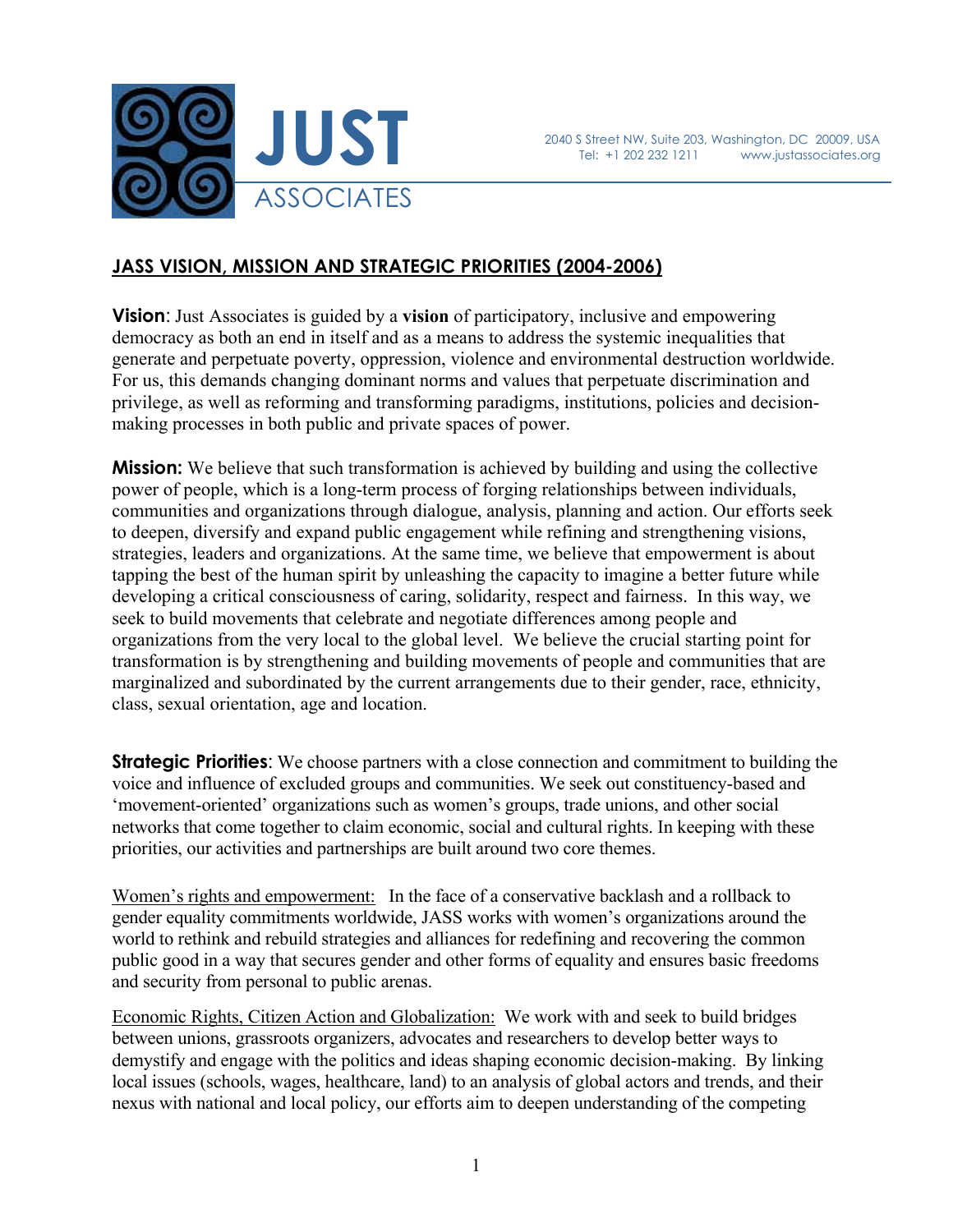interests and what's at stake in order to strengthen strategies and alliances between citizens, consumers, workers and community advocates at all levels.

# **2006 PROGRAMS AND ACCOMPLISHMENTS**

JASS' work in 2006 was organized around six core program areas:

## **1.- MOVEMENT-BUILDING INSTITUTES**

JASS launched its movement-building initiative with the aim of re-building and re-energizing women's collective capacity to shape and advance people- and planet-centered agendas. This initiative draws on JASS' extensive experience worldwide in human rights education, community development and advocacy capacity-building with women from grassroots to global policy levels, from within women's organizations and across social movements. It was developed in response to widely expressed frustrations with the limited impact of policy and technical solutions on inequality and against powerful conservative agendas that threaten to rollback key gender equality and broader social justice gains. Concerned about the disconnects and fragmentation among efforts, gender equality activists everywhere are thirsting for opportunities to re-group, re-tool and re-build the collective vision, power and agility necessary to promote equality, development and peace for the benefit of all. The overall goals of this effort are to:

- Strengthen and diversify the leadership of women's movements through intergenerational political education and skill-building activities and transborder learning and action;
- Re-politicize gender equality and women's rights strategies through improving power analysis and methodologies for popular education, participatory planning, negotiation, communication and other political skills.
- Connect and build bridges between rural and urban, grassroots efforts and policy strategies, between researchers and activists, and between women's movements and women and men in other social movements (indigenous rights, racial justice, immigrant justice, workers and trade unionists).
- Facilitate communication and learning among women working in different spaces, countries and regions through creative communications strategies using radio, video and internet technologies.

JASS is organizing a series of regional workshops to give shape to and 'kick-off' a 3-5 year agenda for regional political capacity-building and action. Participants come together to assess the last few decades and identify the kinds of agendas, strategies and organizational forms that tend to fragment organizing and the kinds that facilitate effective base-building and the emergence of new leaders.

Working with our network members from Central America and Mexico, JASS launched the first of these movement-building institutes in Panama in September 2006 as a Mesoamerican dialogue. "Imagining and Re-building Feminist Movements of the Future" brought together 30 diverse women's rights activists, organizers and scholars from across the region. Four days of intense analysis, historical reflection and assessment of the state of regional women's movements generated three very concrete proposals for a long term forward-looking process to strengthen feminist movements in the region: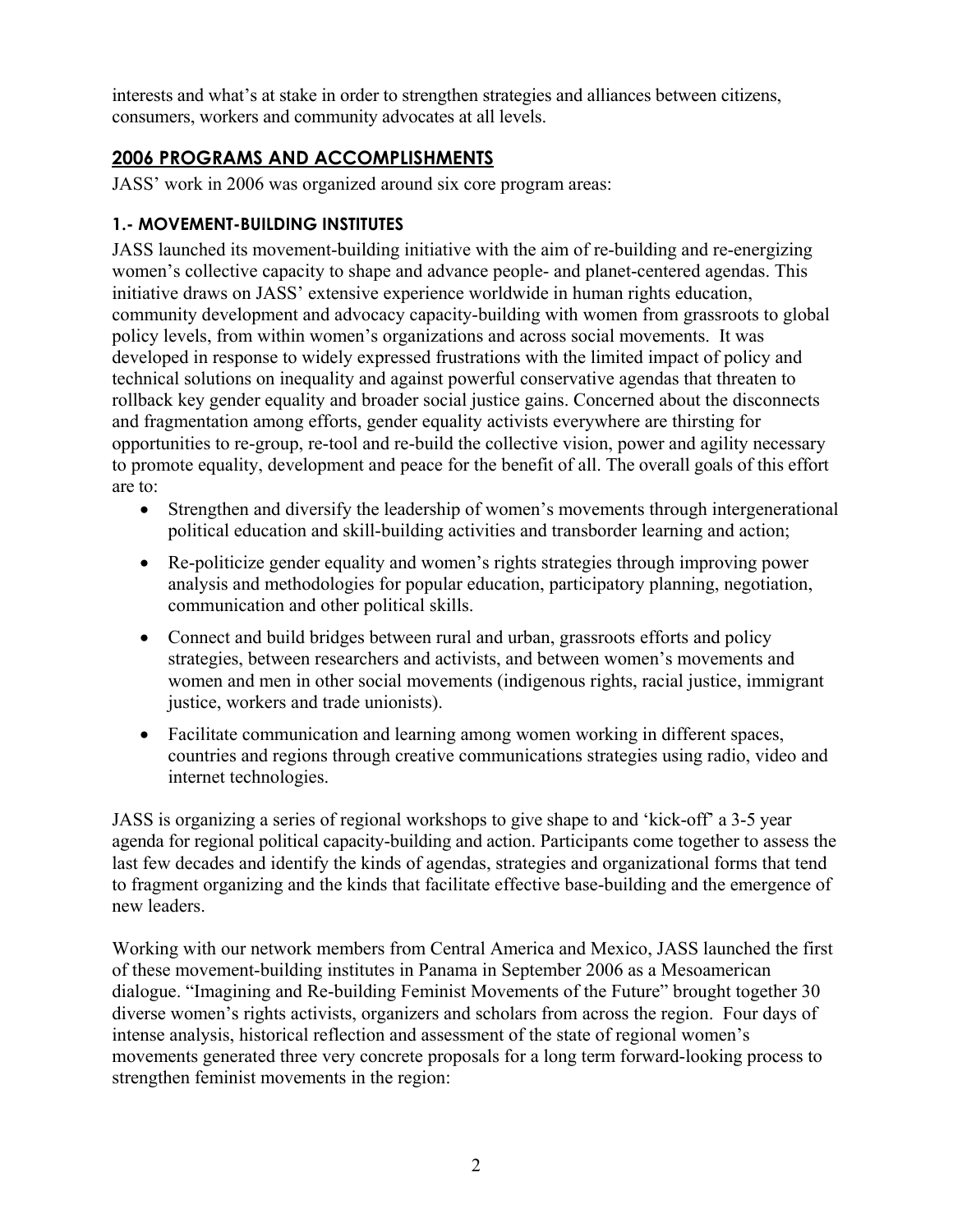- "feminist schools" that are long-term processes of political capacity-building with diverse women of all ages and from all sectors throughout the region. The "schools" are designed, built on lessons from what has and hasn't worked in similar past efforts, and carefully link with existing regional structures where appropriate and combine occasional workshops and virtual dialogues with a strong communications and outreach component;
- an "Observatorio de Transgresiones", roughly translated that's an "Observatory of Transgressions". The idea is to give public visibility to the places and spaces where women are really pushing the political envelop through important forms of resistance, solidarity, and transformation at all levels. "Transgressions" reflect the kinds of actions women take on a daily basis to challenge dominant, oppressive norms and build a different kind of society. The first "observatory" is a virtual elections commentary process in the upcoming elections in Nicaragua, facilitated by Feminist International Radio (FIRE).
- "Boletin Petatera": "petate" refers to a woven palm mat that is common throughout the region. Much of the analysis in the meeting centered on how neoliberalism, militarization, and fundamentalisms of all stripes have devastated the "social fabric". The idea of the "petate" resonated with participants who saw it as a symbol for rebuilding the social fabric from a feminist perspective, coming from "the creation, regeneration and re-invention of women's ways of organizing, and bridging with others to build collective power." The proposal is for a virtual (web and radio-based) "Petate bulletin" that would highlight different experiences of the "observatory", advances in the "feminist schools", proposals for and experiences with building bridges with other movements and political processes, and more.

JASS is also carrying out a variety of consultations and working with our network members in Indonesia and Southern Africa to prepare the next regional movement-building institutes for 2007.

#### **WHERE'S THE MONEY FOR WOMEN'S RIGHTS?**

This action-research program is being carried out in alliance with the Association for Women's Rights in Development (AWID), a global network of over 5,000 members. Looking at donor commitments to women's rights 10 years after the historic Beijing Conference, the first phase of this research in 2005 research sparked tremendous interest by donors, activists and governments in taking a deeper look at the role of money in the struggles of women's movements and organizations at this particularly challenging political moment for gender equality. During 2006, we have been working to update the research and fill in key gaps identified previously. In addition, we are supporting dialogues and workshops around the world, from Panama to Washington, DC, helping women's and social justice organizations concerned about gender equality take a critical look at their own approaches to resourcing their work and overcoming a mindset of scarcity and competition that contribute to fragmentation. As part of this project, JASS co-facilitated a workshop on "Diversifying and Mobilizing Resources for Women's Rights: Ensuring the Sustainability of the Women's Movement in Central America" convened by the Central American Women's Fund. This workshop brought together donors and women's organizations from the region to share and analyze information in the "Where's the Money" report, ground the analysis in the regional context and explore possible strategies for leveraging greater resources. JASS is also supporting AWID in the planning and facilitation of a forum for 300 gender equality activists in November 2006 in Mexico called "Money and Movements",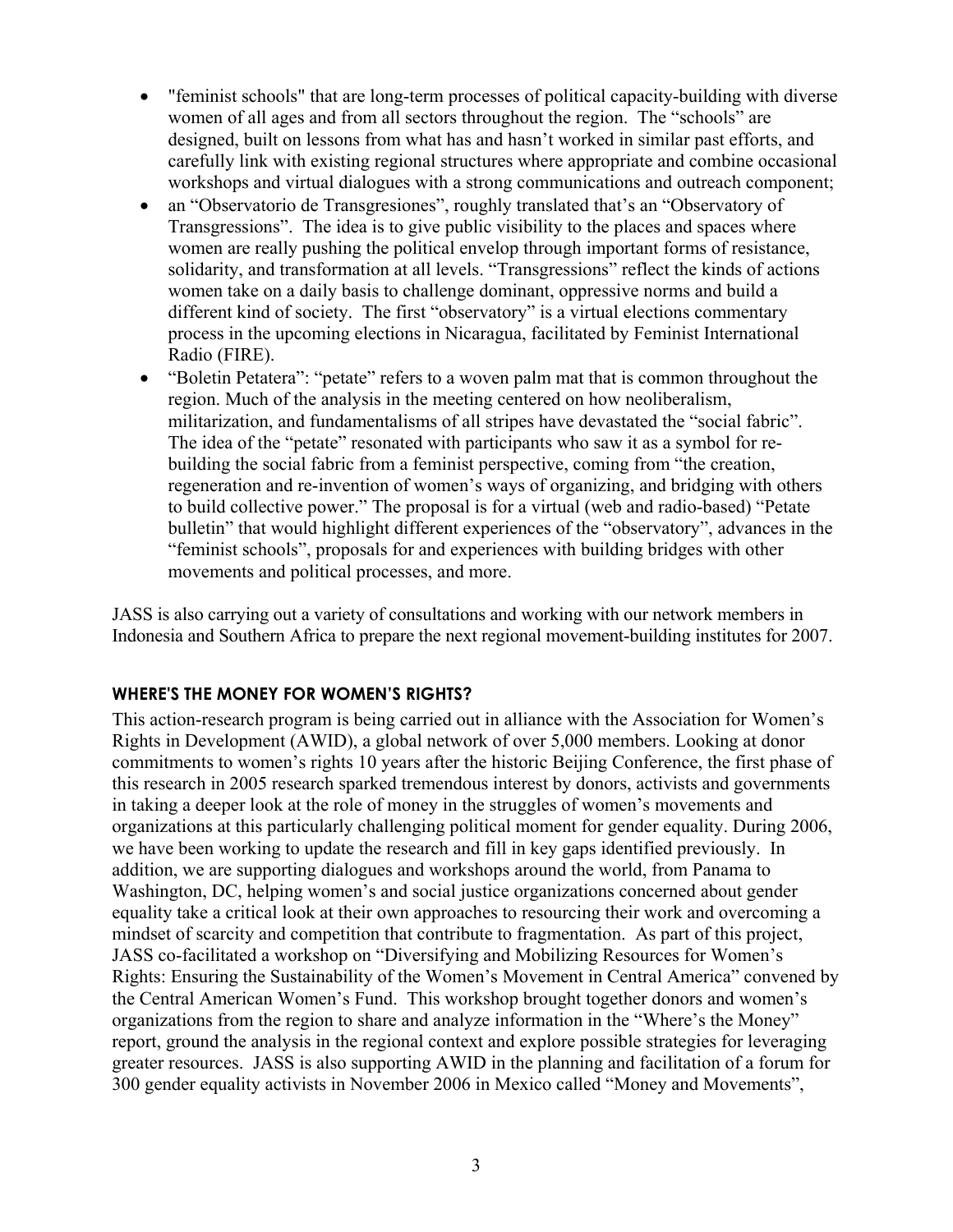bringing this discussion to a much larger audience and helping to highlight key debates and possible ways forward.

#### **CROSS-BORDER DIALOGUE ON CITIZEN ENGAGEMENT AND GLOBAL ECONOMIC POWER**

Building on the inspiration and interest generated by a global workshop we convened with the Institute of Development Studies titled "Citizen Knowledge, Citizen Action and Global Economic Power," this dialogue will bring together community and union organizers, popular and labor educators and a handful of policy advocates from the US, Mexico and Canada in April 2007. The dialogue -- a 3 –day workshop, co-organized with the Toronto Labour Education Centre (which is directed by a member of the JASS community) -- is part of a long-term learning and action process aimed at strengthening the kinds of popular education, communication and organizing strategies that enable citizens, workers and communities to critically understand and influence economic policy dynamics from local to global levels. This effort builds on JASS experience with economic and budget literacy and with trade unions, and responds to our concern that many of the efforts geared to demystifying economics tend to rely so heavily on expertise that they disempower rather than embolden communities, unions and their local leaders. During 2006 we have been meeting and talking with numerous groups doing interesting popular economic education to lay the groundwork for the dialogue and fine-tune the process and content. As part of the networking and agenda-shaping for the Cross-border Dialogue, JASS also participated in the Popular Education Encuentro organized by Grassroots Global Justice (GGJ), a coalition of grassroots groups organizing in the U.S. to build an agenda for power for working and poor people. At the Encuentro, JASS made important connections to immigrant justice efforts run by young Latina and Asian- and African-American women who have proposed that the movementbuilding project for the Americas extend to them.

Given our recent decision to focus exclusively on women's equality initiatives, the participation of women and women's economic justice groups and strategies will have increased attention and priority for the Dialogue.

### **MOVEMENT FOR GRASSROOTS ADVOCACY**

JASS is working with the National Centre for Advocacy Studies (NCAS), based in Pune, India through their **Community Learning Movement** (CLM) program. CLM aims to strengthen grassroots civil society capacity for people centered advocacy and social action through community mobilization and empowerment. This exciting collaboration builds on long-time links and affinities between the two organizations and holds many opportunities for engaging our network in key questions around what it takes to build and sustain strong social movements in the current context. After years of experience, and as they begin to launch CLMs in several new communities, NCAS and their partners are grappling with several questions and challenges as they advance in this intent to bring people-centered advocacy to a grassroots level. The collaboration with JASS is a way of connecting with the varied experiences of our network on movement-building and community organizing to provide new ideas and possible alternatives for the CLM process. For example, we are working closely with our global advisory member, Srilatha Batliwala in this effort. NCAS values the experience of the JASS network in incorporating gender equality and women's empowerment into broader struggles for change and we are exploring how gender equality can be a strong part of the CLMs.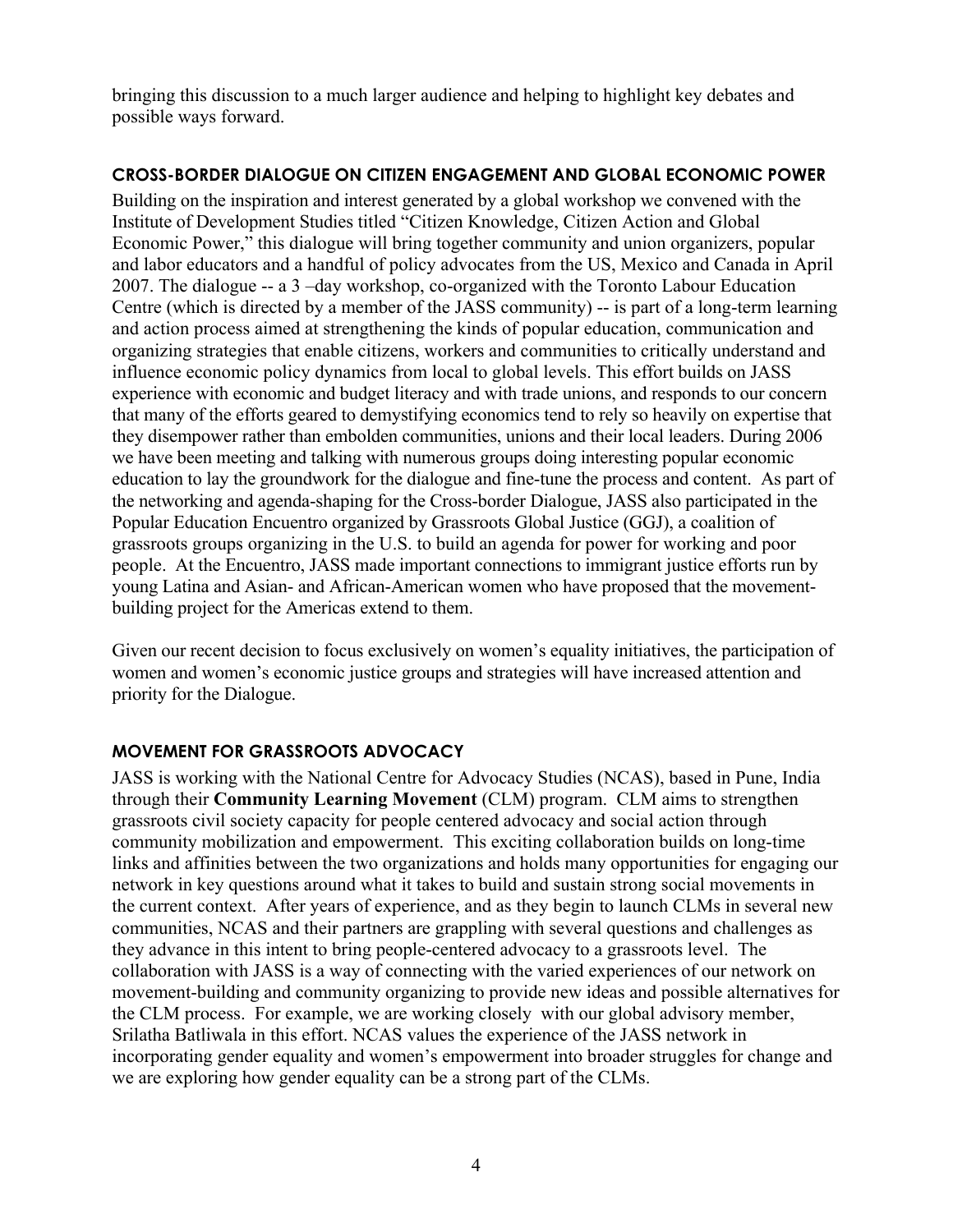### **KNOWLEDGE GENERATION & NETWORKING**

A core part of JASS' work is developing cutting edge thinking and materials that combine tools and how-tos with concepts and theory relevant for social change strategies that link personal, organizational and political change for gender equality, human rights and development. In 2006, JASS is producing three new editions in our "Making Change Happen" series:

- Making Change Happen 2: Citizen Engagement and Global Economic Power.
- Making Change Happen 3: Concepts for Revisioning Power for Justice, Equality and Peace
- Making Change Happen 4: Strategies for Navigating, Confronting and Transforming Power



The first edition of *A New Weave of Power, People & Politics* was out of stock by late 2005 and so in 2006, JASS negotiated with a new published, Practical Action Publishing (formerly ITDG) and their US counterpart, Stylus Publications, to reprint and distribute *A New Weave*. We're also negotiating with the distributors of the Spanish translation to make that version available electronically. A Bahasa-Indonesia translation of *A New Weave* will soon be available from a local advocacy support organization, Pergerakan, in Indonesia and we are coordinating with Plan International's West Africa Region Office as they produce a French translation of the book.

Coming out of our participation in the AWID Forum in Bangkok in October 2005, we invested time in the early part of 2006 to produce, publish and disseminate a series of papers and articles drawing on our workshops and presentations at that event. These include:

- "*Strategic Opportunity or Black Hole? Assessing Policy Spaces to Advance Women's Rights*"; 2006; www.justassociatews.org.
- "*Your Net, My Work: Pitfalls and Lessons Learned from Coalitions, Alliances and Networks*"; 2006; www.justassociates.org; also reprinted in the AWID Forum Report.
- "*Last Word How Does Change Happen*," by Lisa VeneKlasen in Development: Volume 49, Number 1; Society for International Development, UK: March 2006. (based on VeneKlasen's final plenary presentation at AWID)

### **Other Knowledge Projects:**

1. JASS has also worked over the last two years with **public education activists in Washington DC, Chicago and New York,** who see their cities' crumbling public schools as an entry point for building the voice, organization and impact of low-income communities in the city's public policy process, and often with a focus on halting the indiscriminate privatization of essential services. JASS has been collaborating with a diverse range of grassroots, youth and church groups to carry out a series of citizen dialogues while teaching our partners how this process can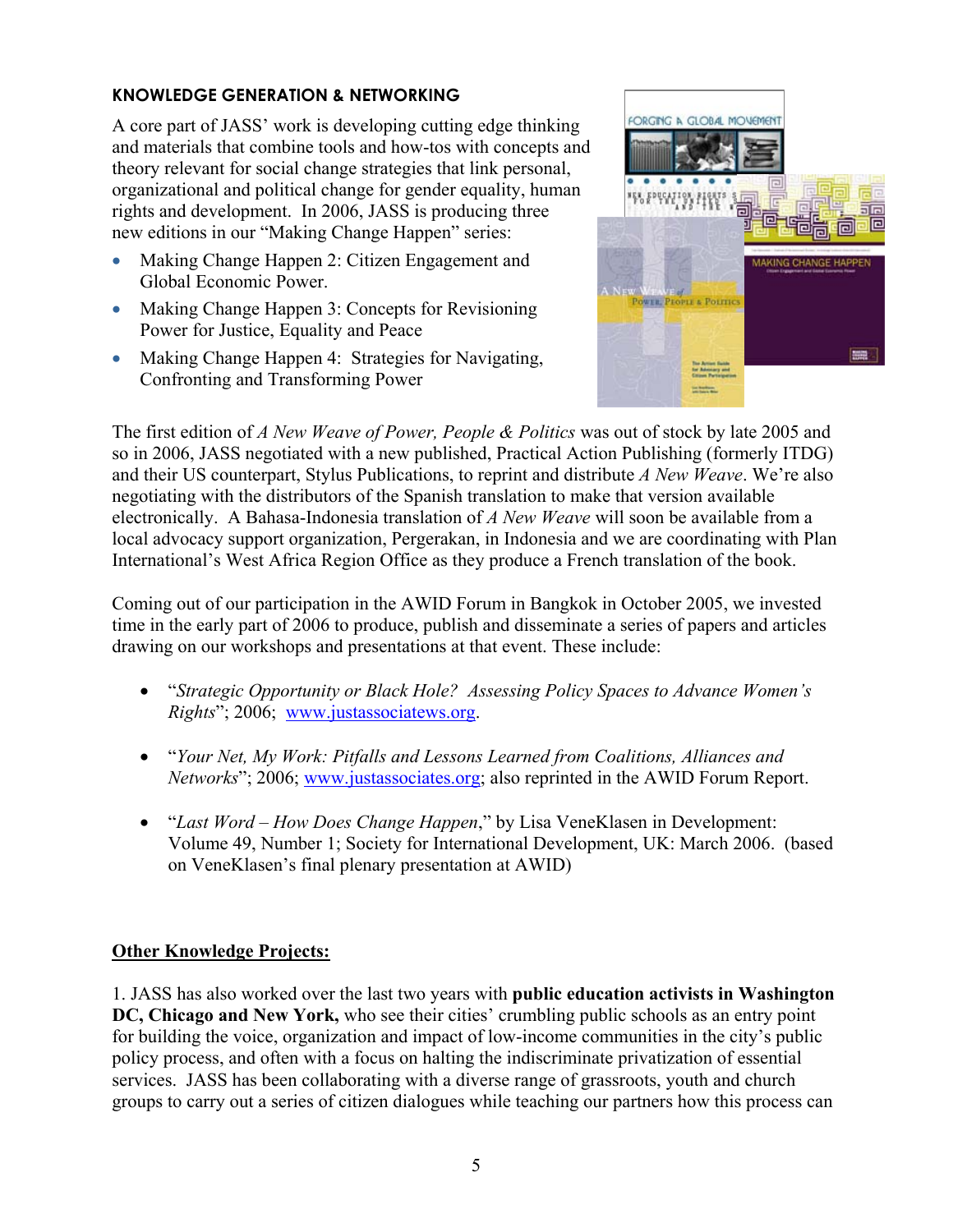deepen democratic participation in decisions about public institutions and resources. Bringing together global education activists with their community-based counterparts in the US has been eye-opening for both parties and helped motivate US local activists to explore the adoption of a rights-frame for their social change work. Connected to this local work, we allied with ActionAid International to conduct action-research on the state of public education advocacy in the US and convene a dialogue with international education rights activists. This collaboration, drawing on our experiences over the last two years, culminated in a report on *Forging A Global Movement: New Education Rights Strategies for the United States and the World***.** 

2. In response to interest among many of the individuals and organizations with work with, JASS developed an outline for a **human rights advocacy training methodology for US activists**. The idea was to think about how to bridge U.S. social justice advocates (who rarely incorporate a rights framework) and human rights lawyers (who are well-versed in legalese but disconnected from organizers, constituencies, and people's real-life experiences and concrete problems). The core idea draws from our experience with women's rights advocacy around the world and we hope will open opportunities for more integrated political approaches centered around the right to participate and how that can be made real.

3. Having participated in and facilitated many workshops and dialogues in the past few years on the relevance **of popular education for social justice** efforts, JASS has consistently found that many groups who speak of using popular education have in fact reduced this highly political process to to a mechanical, interactive learning game, without a clear sense of how it can be used to build upon people's lived experiences to enable them to challenge their thinking and question dominant structures and systems. In an initial effort to recap some of the history and transformational potential of popular education, we drafted a short article on *Revisioning and Using Popular Education* that has already been warmly welcomed by many groups. Reclaiming and adapting popular education methodologies for consciousness-raising and critical constituency-building is a key element of our movement-building project.

4. For the last two years, JASS has participated in a small international learning project supported by the Ford Foundation called "**Assessing Social Change** (ASC)". Through edialogues, rotating facilitation, papers and workshops, this IDS-accompanied process, involves the sharing of theories, tools, experiences, challenges and highlights from efforts to measure and evaluate social change in a way that effectively responds to activists' and development practitioners needs to learn from their experiences and evaluate challenging processes that are not easily measurable. In this process, in addition to facilitation and other input, we have produced a short case study on the experiences of local DC activists with evaluating social change that was presented at a workshop convened by SPARC (Sheela Patel is one of the participating partners) in Mumbai at the end of October.

5. In collaboration with ActionAid international (AAI), JASS convened 10 women's rights activists from around the world for a **structured reflection and writing process to document stories relating to women's organizing**. This exciting collection, titled *Women Navigate Power* which ranges from grassroots organizing strategies with women-headed households in Indonesia, to the challenges of linking collective empowerment to empowerment within the home for Babassu nut-breakers in rural Brazil, will be available in January 2007.